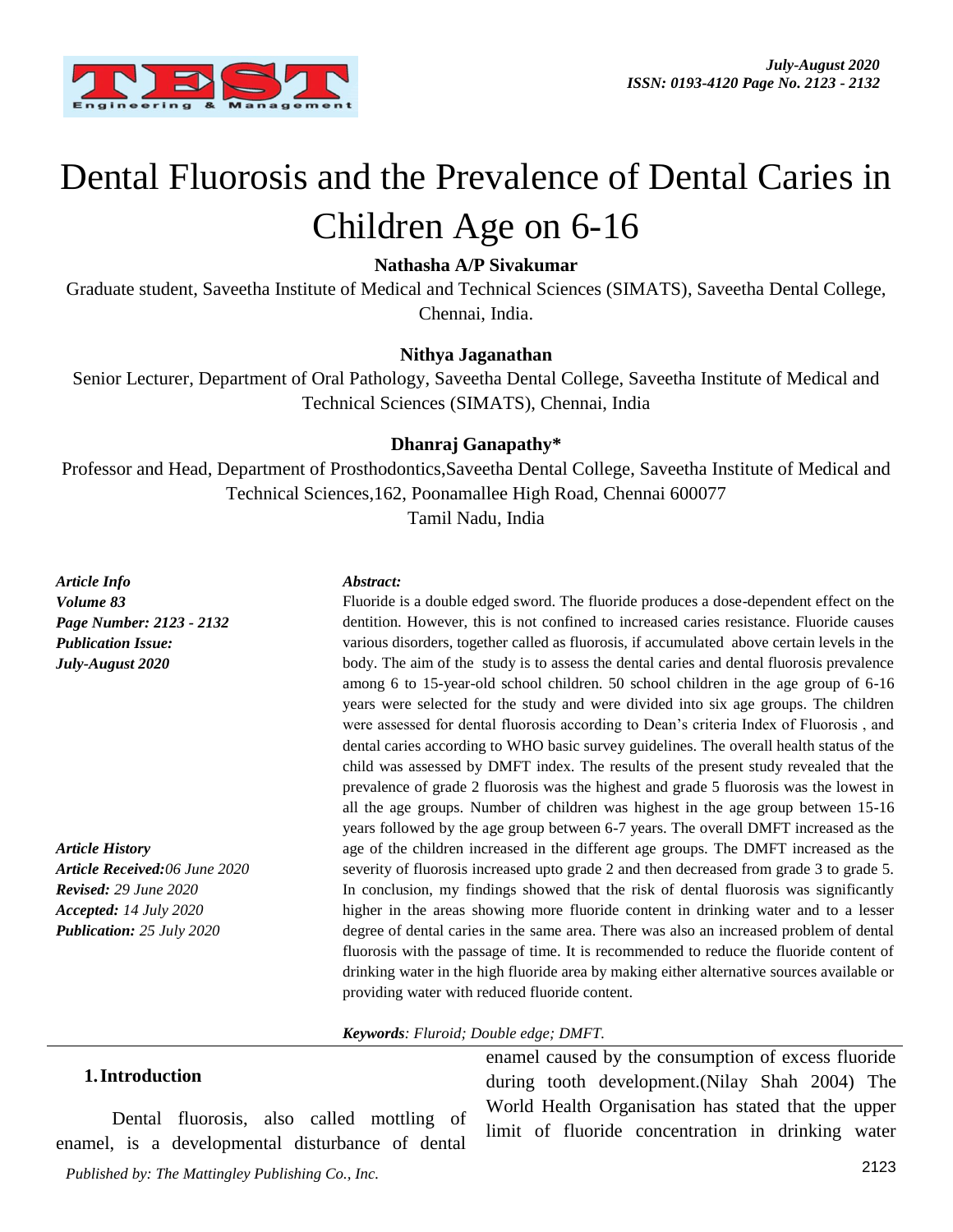

should be at 1.5 mg/l. Meanwhile, as the proverb says "the lesser the better", The Bureau of Indian standards has fixed that the Indian standards of drinking water should be at 1.0 mg/l. The World Health Organisation has also stated that fluoride I'd the most effective agent in dental caries prevention[.\(Kotecha et al. 2012\)](https://paperpile.com/c/g05Gp1/vpcb)

In past few decades, the increase in fluoride exposure in various forms and types, it is most likely to be the reason for an increase in the prevalence of mild to moderate forms of dental fluorosis in many countries, even if a controlled water fluoridation has been established in that concerned country[.\(Aoba and](https://paperpile.com/c/g05Gp1/k9SG)  [Fejerskov 2002\)T](https://paperpile.com/c/g05Gp1/k9SG)he hypomineralisation in dental fluorosis, can change the metabolism in any one or all the phases of amelogenesis. The chronic endemic dental fluorosis is a hypoblast a or hypomineralization of enamel that range in appearance from light white striation a of a small area to dark brown stain affecting the entire crown[.\(Bagramian, Narendran, and Ward](https://paperpile.com/c/g05Gp1/hC9q)  [1989\)](https://paperpile.com/c/g05Gp1/hC9q)

Dental fluorosis if not prevented during childhood can lead to hampered dental esthetics during adulthood[.\(Selwitz, Ismail, and Pitts 2007\)](https://paperpile.com/c/g05Gp1/fhIr) The study of fluoride"s property in prevention of dental caries has carved a best example in extensive epidemiological research for betterment of humans. The prevalence of fluorosis is being increased in number of countries, India being one of them too[.\(A,](https://paperpile.com/c/g05Gp1/mJx8)  [U, and A 2009\)](https://paperpile.com/c/g05Gp1/mJx8)

Each numerical score or grade of dental fluorosis has a descriptive criteria. The score 0 notes that the enamel shows no evidence of fluorosis. Grade 1 says enamel shows definite evidence of fluorosis namely areas with parchment- White colour that total less than one third of the visible enamel surface. Includes fluorosis confined only to incisal edges of anterior teeth and cusp tips of posterior teeth. Grade 2 denotes parchment- White fluorosis totals at 1/3 of the visible enamel surface, but less than 2/3. [\(Ganesh et](https://paperpile.com/c/g05Gp1/BnYd) 

[al. 2013\)G](https://paperpile.com/c/g05Gp1/BnYd)rade 3 shows parchment- White fluorosis totals at least 2/3 of visible enamel surface. Meanwhile grade 4 indicates when enamel shows staining in conjunction with any of the preceding levels of fluorosis. Staining is defined as an area of definite discolouration that may range light to very dark brown[.\(P. R. Kumar and John 2011\)](https://paperpile.com/c/g05Gp1/Gs1T) In grade 5 discrete pitting of enamel exists, unaccompanied by evidence of staining, of intact enamel. A pit is defined as a definite physical defect in the enamel surface with a rough floor that is surrounded by intact enamel. The pitted area is usually stained or differs in colour from the surrounding enamel. [\(Ramkumar and](https://paperpile.com/c/g05Gp1/RQaZ)  [Shanmugasundaram 2014\)W](https://paperpile.com/c/g05Gp1/RQaZ)hole grade 6 gives both discrete pitting and staining of the intact enamel, as grade 7 denotes confluent pitting of the enamel surface. Large areas of enamel may be missing and anatomy of the tooth altered. Dark brown stains are seen[.\(Grobler, Louw, and Van W. Kotze 2001\)](https://paperpile.com/c/g05Gp1/AwM7)

The present study was conducted in a school to determine the caries experienced in children having dental fluorosis and the correlation of the two interrelated afflictions.

## **2. Materials And Method**

50 students were selected in this study. Before visiting the school, prior permission was taken from the local school authorities and the college's assistant dean of research. The children selected for the study were divided into five groups according to age variation, 6- 7( group 1), 8-10 (group 2), 11-12 (group 3), 13-14 (group 4), 15-16 (group 5) respectively. Information was collected via a structured pro forma, which included demographic variables such as name, age, sex, permanent address, past address along with scores for dental fluorosis and dental caries.

All the data collected was compiled to do statistical analysis. The statistical analysis was done using Microsoft excel. Single examiner performed all the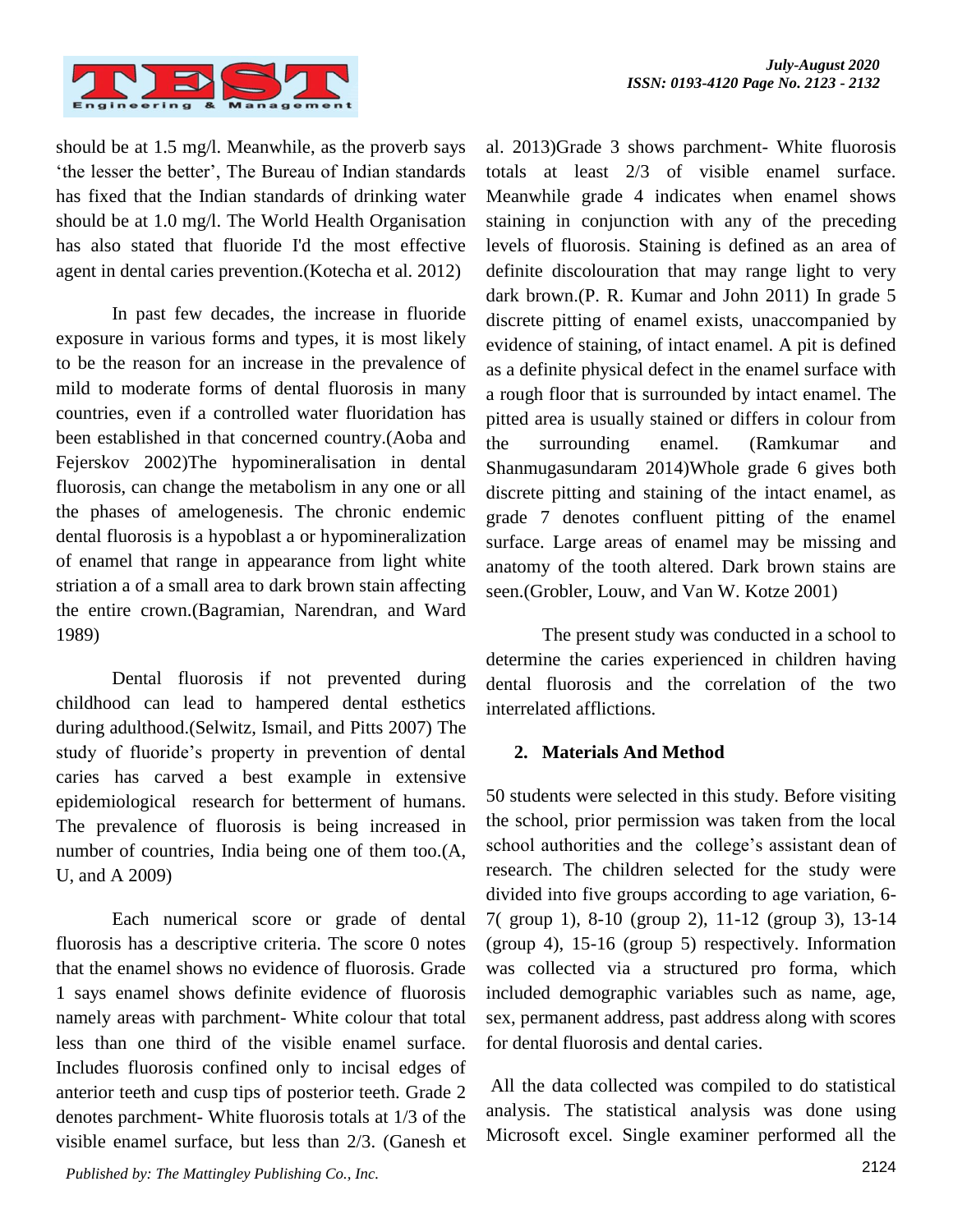

procedures in this study. The single examiner concept maintains consistency and eliminates inter examiner bias.

### **3. Results And Discussion**

The students whom were divided into five groups consist of 34% males and 66% of females.(Graph 1 and table 1). The number of subjects belonging to each age group, group 1,12 (24%), group 2,4 (8%), group 3, 6(12%), group 4,10(20%), group 5,18(36%). (Table 1 and graph 2). The number of children having dental fluorosis, and dental caries with or without dental fluorosis is also varied.( graph 3)

The number of children having dental fluorosis also varied according to grade of fluorosis. (Table 2 and graph 4). In group 1, out of total 11 children whom were having fluorosis, 3 children (27.3%) had grade 1 fluorosis, 5 children (45.5%) had grade 2 fluorosis, non had grade 3 fluorosis, but 2(18.2%) had grade 4 fluorosis and 1(9.1%) had grade 5 fluorosis. In group 2, out of 2 students, non had grade 1, grade 3, grade 4 or grade 5 fluorosis. 2(100%) had grade 5 fluorosis. In group 3, out of 6 students, 3(50%) had grade 1 fluorosis, 3(50%) had grade 2 fluorosis and non of them had grade 3, grade 4 or grade 5 fluorosis. In group 4, out of 9 children, 2(22.2%) had grade 1 fluorosis,  $4(44.4\%)$  had grade 2 fluorosis,  $2(22.2\%)$ had grade 3 fluorosis, 1(11.1%) had grade 4 fluorosis and non had grade 5 fluorosis. In group 5, out of 13 students 2(15.4%) had grade 1 fluorosis, 4(30.7%) had grade 2 fluorosis, 5(38.5%) had grade 3 fluorosis, 2(15.4%) had grade 4 fluorosis, and non had grade 5 fluorosis.

In the present study it was observed that in all the age groups as the severity of fluorosis increased from grade 1 to grade 2, the number of children in each age group is increased. The number of children having grade 5 fluorosis is the least. Also it was noted that the percentage of fluorosis increased from grade 1 to grade 3 and then decreased from grade 3 to grade 5. The overall percentage of grade 1 fluorosis is 24.4%, grade 2 fluorosis is 43.9%, grade 3 fluorosis is 17.1%, grade 4 fluorosis is 15.4%, and grade 5 fluorosis is 2.4%.(Table 2)

A different rates dental fluorosis the DMFT recorded also varied. The overall DMFT increased as the as the age increases. The DMFT of group  $1(5)$ decreased to 0 at group 2 and increased to 2 in group 3. It further increased to 8 in group 4 and had the highest in group 5 which is 9. (Table 3 and graph 6)

The mean of DMFT according to age group and grades of fluorosis is also calculated. (Table 3 and graph 7). In group 1, the DMFT is decreased as the severity of fluorosis is increased from grade 1 to 2. It decreases again in grade 3 and remains 0 til grade 5. In group 2, group 3, group 4, and group 5 the number of children with DMFT increases as the severity of fluorosis increases from grade 1 to grade 2. But decreases when it comes to grade 3 until grade 5. The mean DMFT decreases from group 1 to group 2 , which is from 0.28 to 0, and increases to 0.13 in group 3 and to 0.7 in group 4, yet decreases to 0.43 in group 5. ( table 3 and graph 7)

#### **3.1 Figures**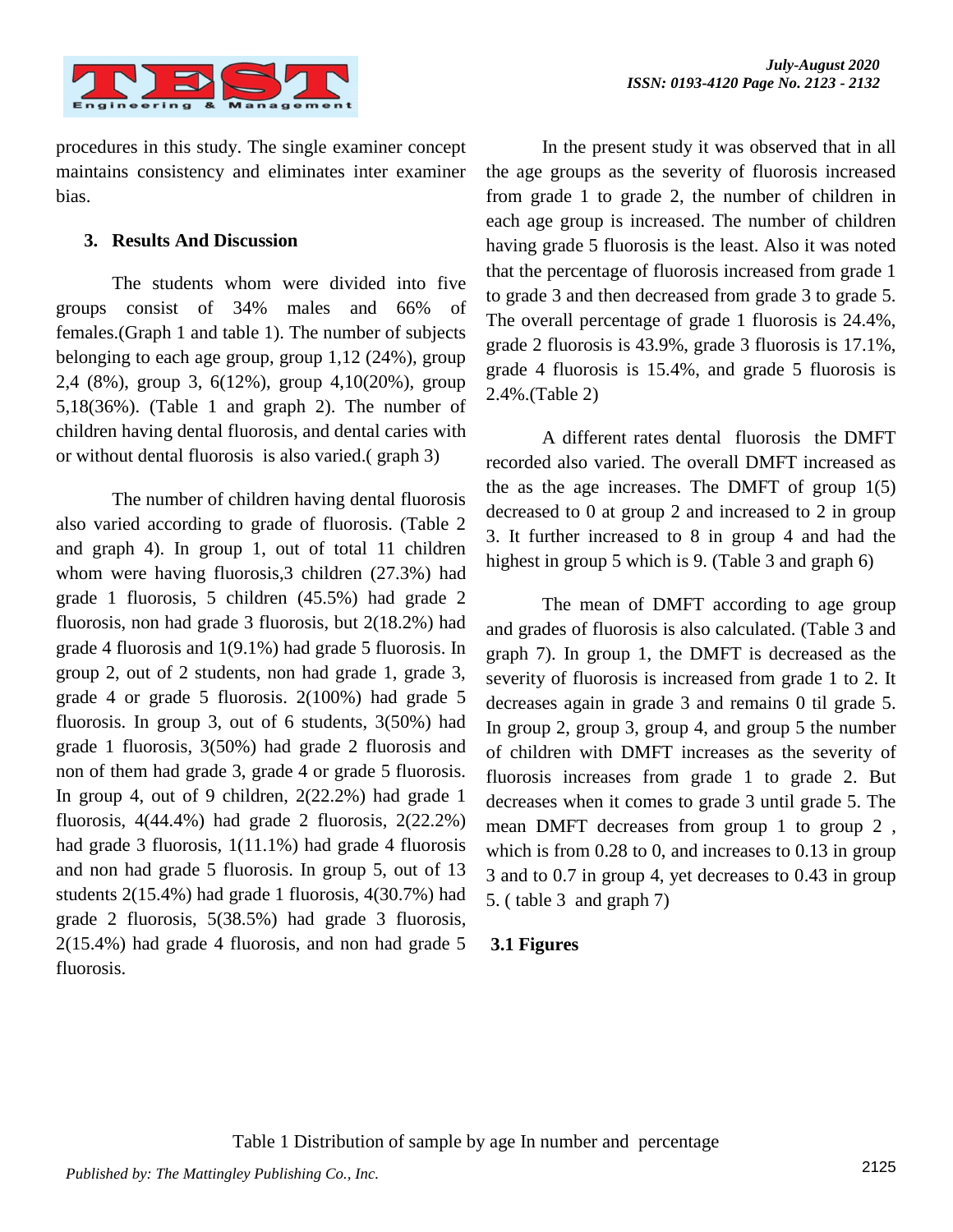

| Age group                          |    |    | Male (num) Male(%) Female (num) Female (%) Total num Total(%) |    |     |     |
|------------------------------------|----|----|---------------------------------------------------------------|----|-----|-----|
| $ 6-7 (group 1) $                  |    |    | 16                                                            | 16 | 24  | 24  |
| $\left 8-10\right(\text{group }2)$ |    |    |                                                               |    |     |     |
| $ 11-12 \text{ (group 3)} 0$       |    |    | 12                                                            |    | 12  |     |
| $ 13-14 \text{ (group 4)} 8$       |    |    | 12                                                            | 12 | 20  | 120 |
| $ 15-16$ (group 5) 16              |    | 16 | 20                                                            | 20 | 36  | 36  |
| Total                              | 34 | 34 | 66                                                            | 66 | 100 | 100 |

Table 2 Distribution of sample according to age group, grades and percentage of fluorosis

|         | Age group Number of students Grade $1\frac{(\%)}{\text{Grade}} 2\frac{(\%)}{\text{Grade}} 3\frac{(\%)}{\text{Grade}} 4\frac{(\%)}{\text{Grade}} 5\frac{(\%)}{\text{$ |      |      |      |      |     |
|---------|----------------------------------------------------------------------------------------------------------------------------------------------------------------------|------|------|------|------|-----|
| Group 1 |                                                                                                                                                                      | 27.3 | 45.5 |      | 18.2 | 9.1 |
| Group2  |                                                                                                                                                                      |      | 100  |      |      |     |
| Group3  |                                                                                                                                                                      | 50   | 50   |      |      |     |
| Group4  |                                                                                                                                                                      | 22.2 | 44.4 | 22.2 | 11.1 |     |
| Group5  | 13                                                                                                                                                                   | 15.4 | 30.7 | 38.5 | 15.4 |     |
| Total   | 41                                                                                                                                                                   | 24.4 | 43.9 | 17.1 | 12.2 | 2.4 |

Table 3 Number and mean of DMFT according to age group and grades of fluorosis

| Grades <sup>v</sup> No |    | ▼ DMFT | Mean |  | $\mathbb{R}$ No2 $\mathbb{R}$ DMFT2 | Mean2 | $\mathbb{R}$ NO3 | $\checkmark$ DMFT 3 $\checkmark$ Mean3 |      | $\mathbb{R}$ No4 | $\checkmark$ DMFT 4 $\checkmark$ Mean4 |     | $\mathbb{R}$ No5 | $\checkmark$ DMFT 5 $\checkmark$ Mean5 |      |
|------------------------|----|--------|------|--|-------------------------------------|-------|------------------|----------------------------------------|------|------------------|----------------------------------------|-----|------------------|----------------------------------------|------|
| Grade 1                |    |        |      |  |                                     |       |                  |                                        |      |                  |                                        | 0.5 |                  |                                        |      |
| Grade 2                |    |        | 0.4  |  |                                     |       |                  |                                        | 0.67 |                  |                                        |     |                  |                                        | l.75 |
| Grade 3                |    |        |      |  |                                     |       |                  |                                        |      |                  |                                        |     |                  |                                        | 0.4  |
| Grade 4                |    |        |      |  |                                     |       |                  |                                        |      |                  |                                        |     |                  |                                        |      |
| Grade 5                |    |        |      |  |                                     |       |                  |                                        |      |                  |                                        |     |                  |                                        |      |
| Total                  | 11 |        | 1.4  |  |                                     |       |                  |                                        | 0.67 |                  |                                        |     | 13               |                                        | 2.15 |

Table 4 Correlation coefficient between grades of fluorosis and DMFT for different age groups

| $ Age\ group Group\ 1 Group\ 2 Group\ 3 Group\ 4 Group\ 5 $ |           |  |                         |
|-------------------------------------------------------------|-----------|--|-------------------------|
|                                                             | 0.73521 0 |  | 0.61237 0.95579 0.61732 |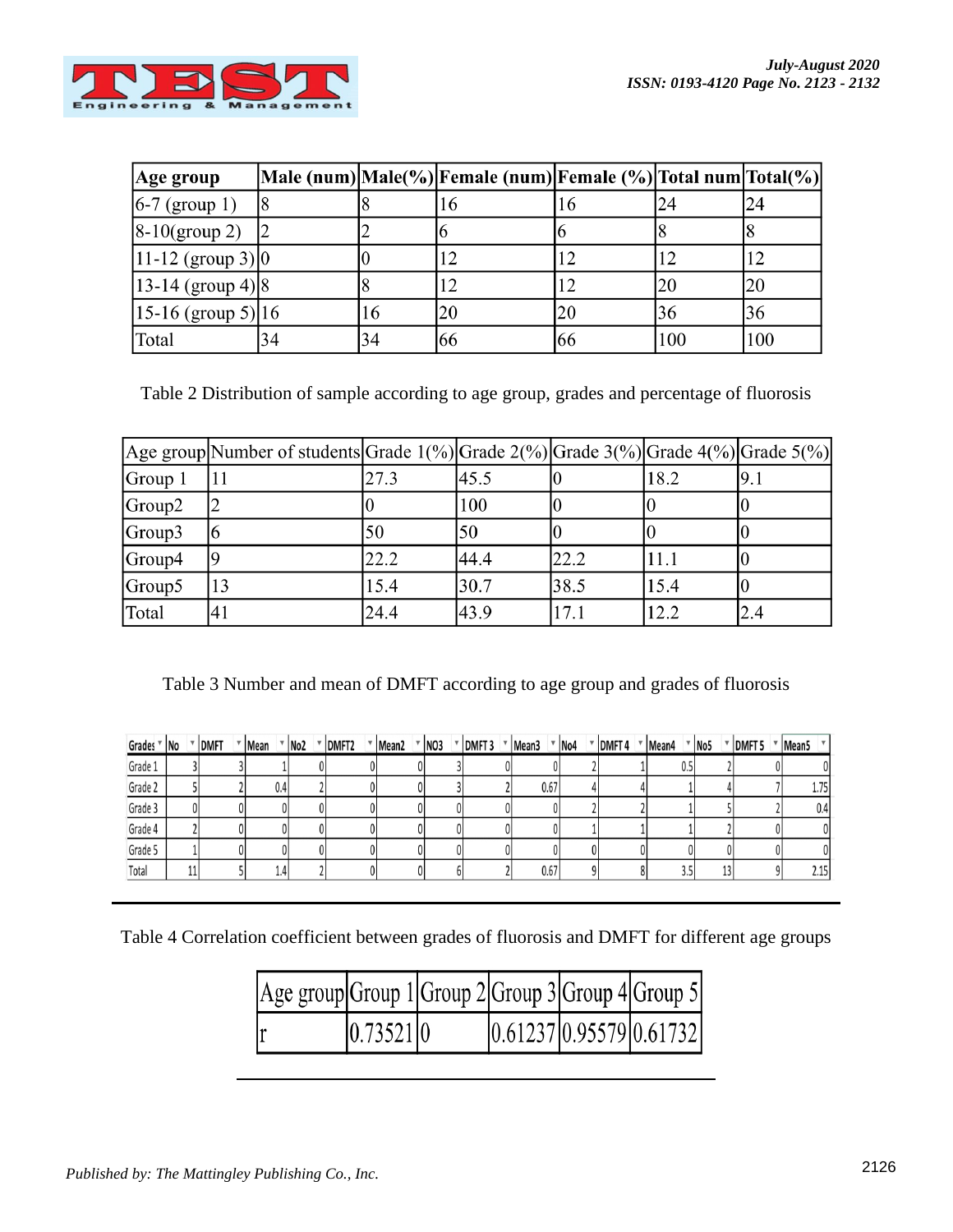





## Graph 2 Distribution of sample by age

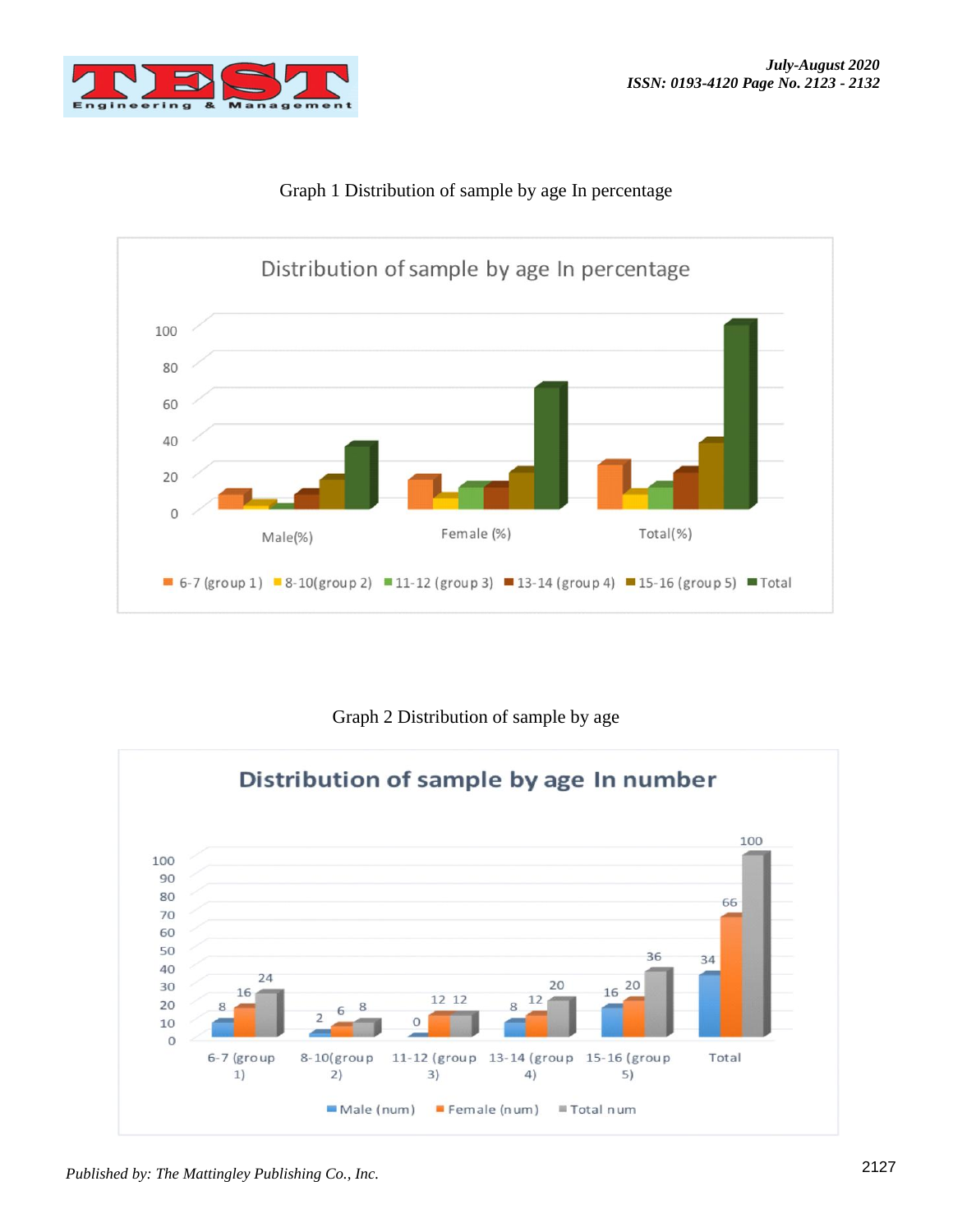





Graph 4 Distribution of sample according to age group, grades and percentage of fluorosis

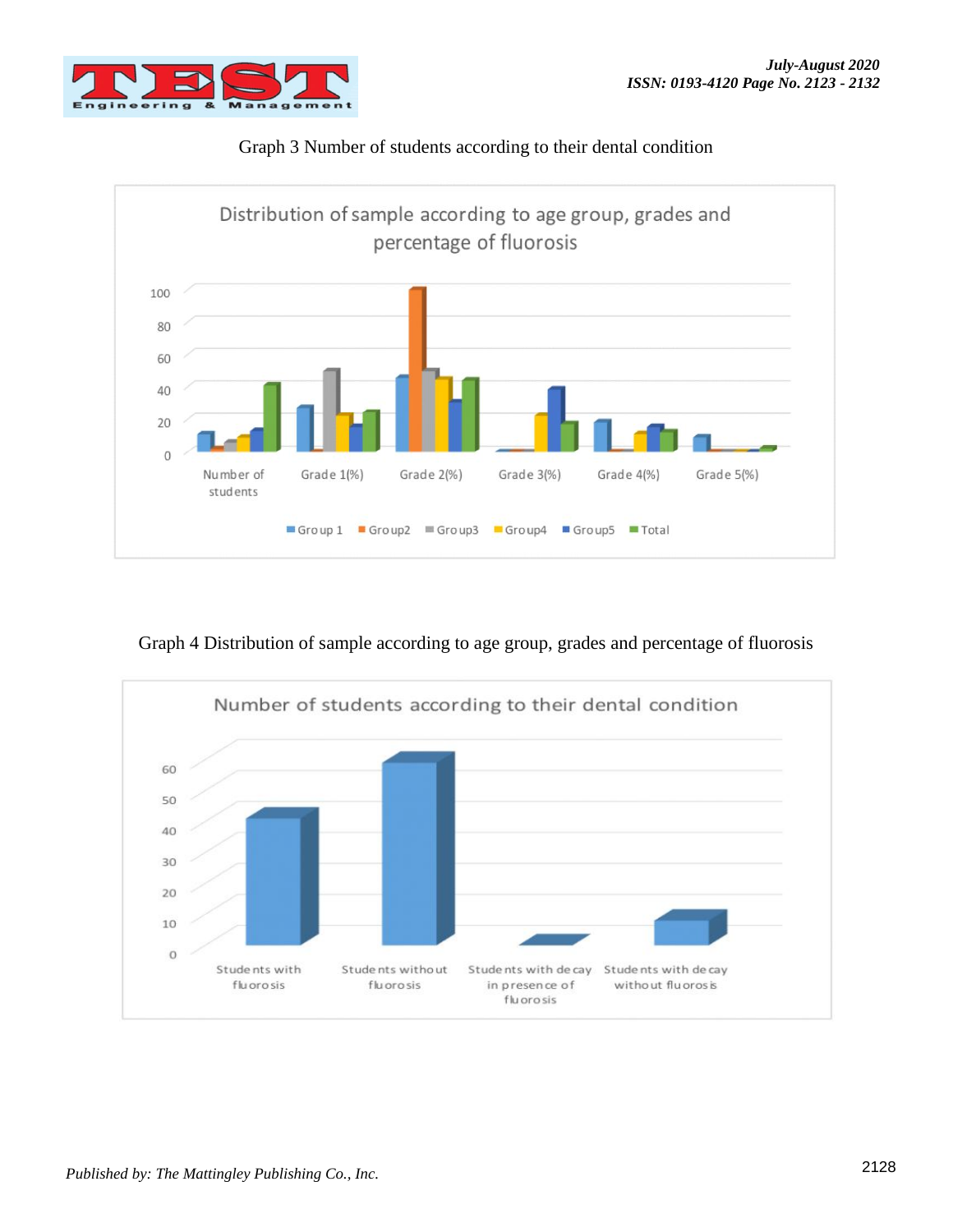## Graph 5 Distribution of sample according to age group and grades of fluorosis



Graph 6 DMFT according to age group and grades of fluorosis

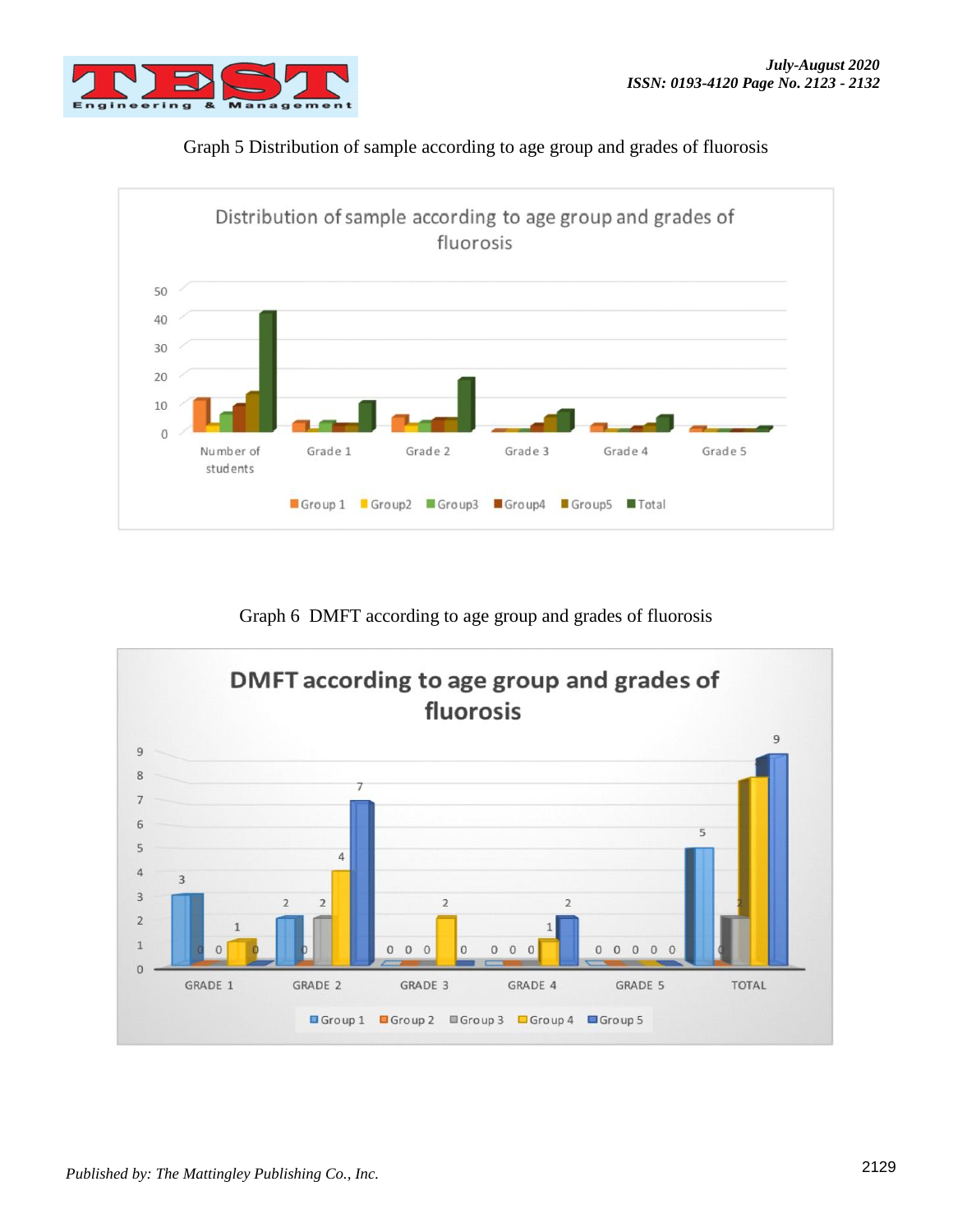



Graph 7 Mean of DMFT according to age group and grades of fluorosis

These findings do not tell us about the period of fluoride ingestion in the studied population. Dental fluorosis develops only when one is exposed to high fluoride level during 0-6 yr of age when dentition develops. Once fluorosis develops, it is permanent[.\(Varma et al. 2005\)](https://paperpile.com/c/g05Gp1/Jvc6)

Dental fluorosis a developmental defect resulting from incorporation of fluoride in enamel forming fluorohydroxyapetite crystals during the process of mineralization. Thus, if an association were to be found between dietary fluoride supplement and dental fluorosis, the supplements should have been administered during the ages at which teeth undergo mineralization[.\(Jain et al. 2011\)](https://paperpile.com/c/g05Gp1/HYDk)

A number of studies have been conducted in various parts of Malaysia to collect epidermiological data on fluorosis and dental caries but still current update is required. This was one of the main reason for selecting this area for the present investigation.

Various studies [\(Naseem Shah 2005\),](https://paperpile.com/c/g05Gp1/Aru5) [\(Vuhahula et al. 2009\)c](https://paperpile.com/c/g05Gp1/Z1LL)onducted to assess Dental Fluorosis have reported a high prevalence of grade 2 fluorosis in school. My study in accordance with them as the percentage of grade 2 fluorosis is the highest in our study. It might be because of the fluoride level in drinking water may be so high to cause the severe fluorosis. Even if the fluoride level of the drinking water is high, as the climate and lifestyle pattern differ at different geographical locations, the effect of fluoride also differ, being more pronounced in drier, hotter more arid regions where there is more need of water.

The present study was observed that the highest number of children having dental fluorosis Was in age group of 15-16(group 5). It may indicate that several years after tooth eruption, there was a trend towards an increasing enamel surface destruction in children exhibiting pronounced degree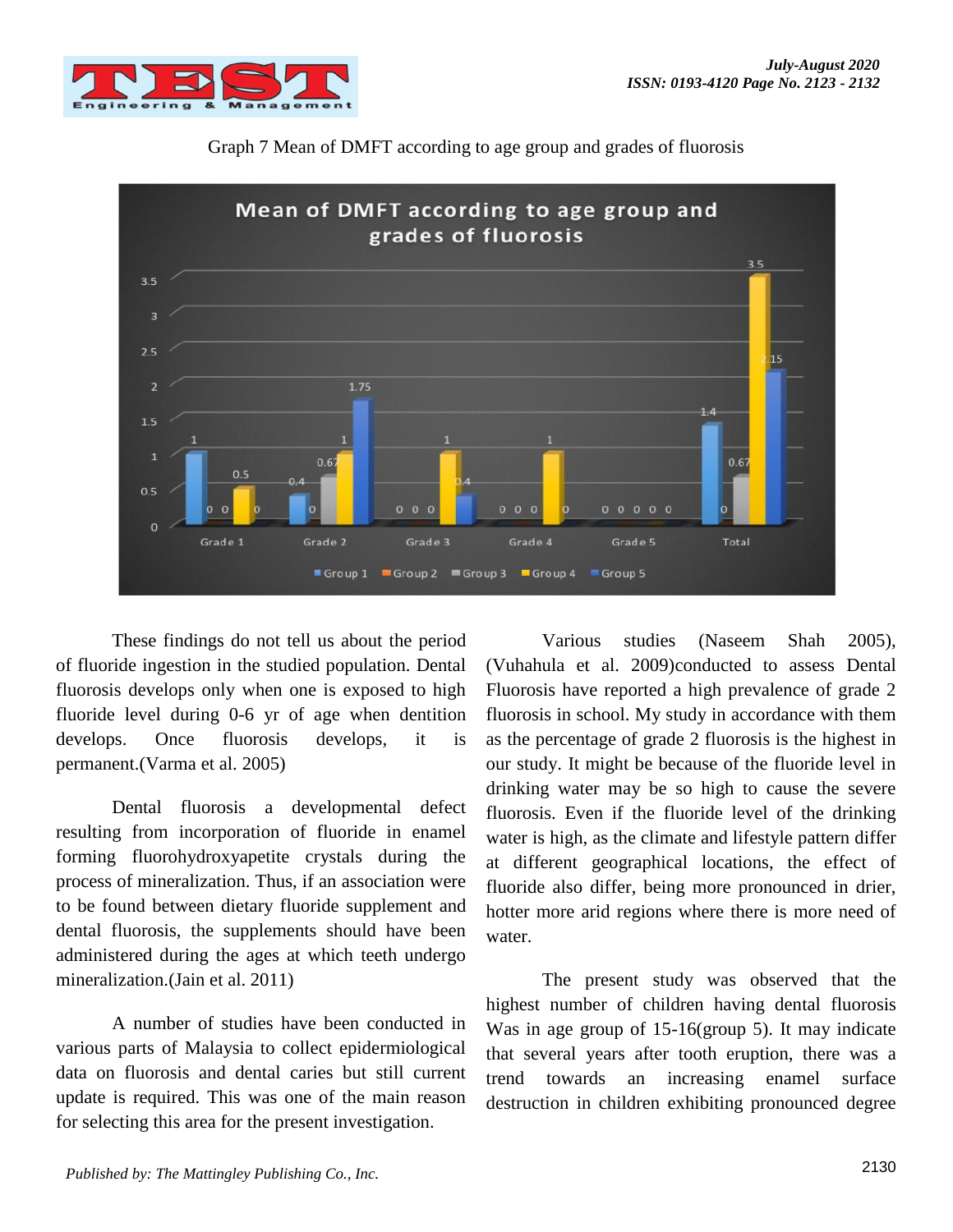

of subsurface senates hypomineralisation at the time of eruption.

In my study, The overall percentage of dental fluorosis was more in females than males. This might be caused by the increased number of females than males in that particular area.

The number of children having grade 5 fluorosis was the least.this was accordance with the findings reported by [\(Bruun and Thylstrup 1984\)](https://paperpile.com/c/g05Gp1/Rrgh)

The result of present study conducted also revealed that the overall DMFT increases as the children get older in various age groups which was coincided with the studies conducted by [\(P. M.](https://paperpile.com/c/g05Gp1/aueR)  [Kumar et al. 2005\).](https://paperpile.com/c/g05Gp1/aueR) Age may act as confounding factor as as far as the relationship between caries and age is observed. The reason nay be that as the age of children increases their experience, changing lifestyles and increased exposure to cariogenic diet from the time of teeth eruption till the time teeth are in situ.

Author[s\(Acharya and Anuradha 2003\)](https://paperpile.com/c/g05Gp1/CjAL) have reported as the severity of dental fluorosis increses the DMFT increased unto the level of mild fluorosis and then decreased as the severity increased from moderate to severe fluorosis. These findings were similar to the results found in my study.

## **4. Conclusion**

From this survey we can conclude that dental fluorosis is present in Paris district and dental caries was seen in conjunctions with fluorosis in all age groups of children but the correlation between these two variables was the strongest in the lower age groups. The difference in dental caries decreased while difference in dental fluorosis increased justifying the need for removing the confounder in the analysis. The crude, and age and sex adjusted relative risk also increased for dental fluorosis for high

fluoride area. Further, it also indicates that fluoride in water is more a risk factor for fluorosis than a protective factor for dental caries. In conclusion, my findings showed that the risk of dental fluorosis was significantly higher in the areas showing more fluoride content in drinking water and to a lesser degree of dental caries in the same area. There was also an increased problem of dental fluorosis with the passage of time. It is recommended to reduce the fluoride content of drinking water in the high fluoride area by making either alternative sources available or providing water with reduced fluoride content.

## **5. Acknowledgment**

The authors of this study acknowledge the institute, for their help towards collecting all the patient case records and other data in relevance to the current study.

## **6. Conflict Of Interest**

The authors declare that there was no conflict of interest

# **7. Reference**

- 1. [Acharya, S., and K. P. Anuradha. 2003.](http://paperpile.com/b/g05Gp1/CjAL)  ["Correlation between Water Fluoride Levels and](http://paperpile.com/b/g05Gp1/CjAL)  [Dental Caries in Davangere District, India."](http://paperpile.com/b/g05Gp1/CjAL)  *[Indian Journal of Dental Research: Official](http://paperpile.com/b/g05Gp1/CjAL)  Publication of Indian Society for Dental Researc[h](http://paperpile.com/b/g05Gp1/CjAL)* [14 \(3\): 146–51.](http://paperpile.com/b/g05Gp1/CjAL)
- 2. [Aoba, T., and O. Fejerskov. 2002. "Dental](http://paperpile.com/b/g05Gp1/k9SG)  [Fluorosis: Chemistry and Biology."](http://paperpile.com/b/g05Gp1/k9SG) *[Critical](http://paperpile.com/b/g05Gp1/k9SG)  Reviews in Oral Biology and Medicine: An Official Publication of the American Association of Oral Biologists* [13 \(2\): 155–70.](http://paperpile.com/b/g05Gp1/k9SG)
- 3. [A, Tuli, Rehani U, and Aggrawal A. 2009.](http://paperpile.com/b/g05Gp1/mJx8)  ["Caries Experience Evidenced in Children Having](http://paperpile.com/b/g05Gp1/mJx8)  [Dental Fluorosis."](http://paperpile.com/b/g05Gp1/mJx8) *[International Journal of](http://paperpile.com/b/g05Gp1/mJx8)  Clinical Pediatric Dentistry* [2 \(2\): 25–31.](http://paperpile.com/b/g05Gp1/mJx8)
- 4. [Bagramian, R. A., S. Narendran, and M. Ward.](http://paperpile.com/b/g05Gp1/hC9q)